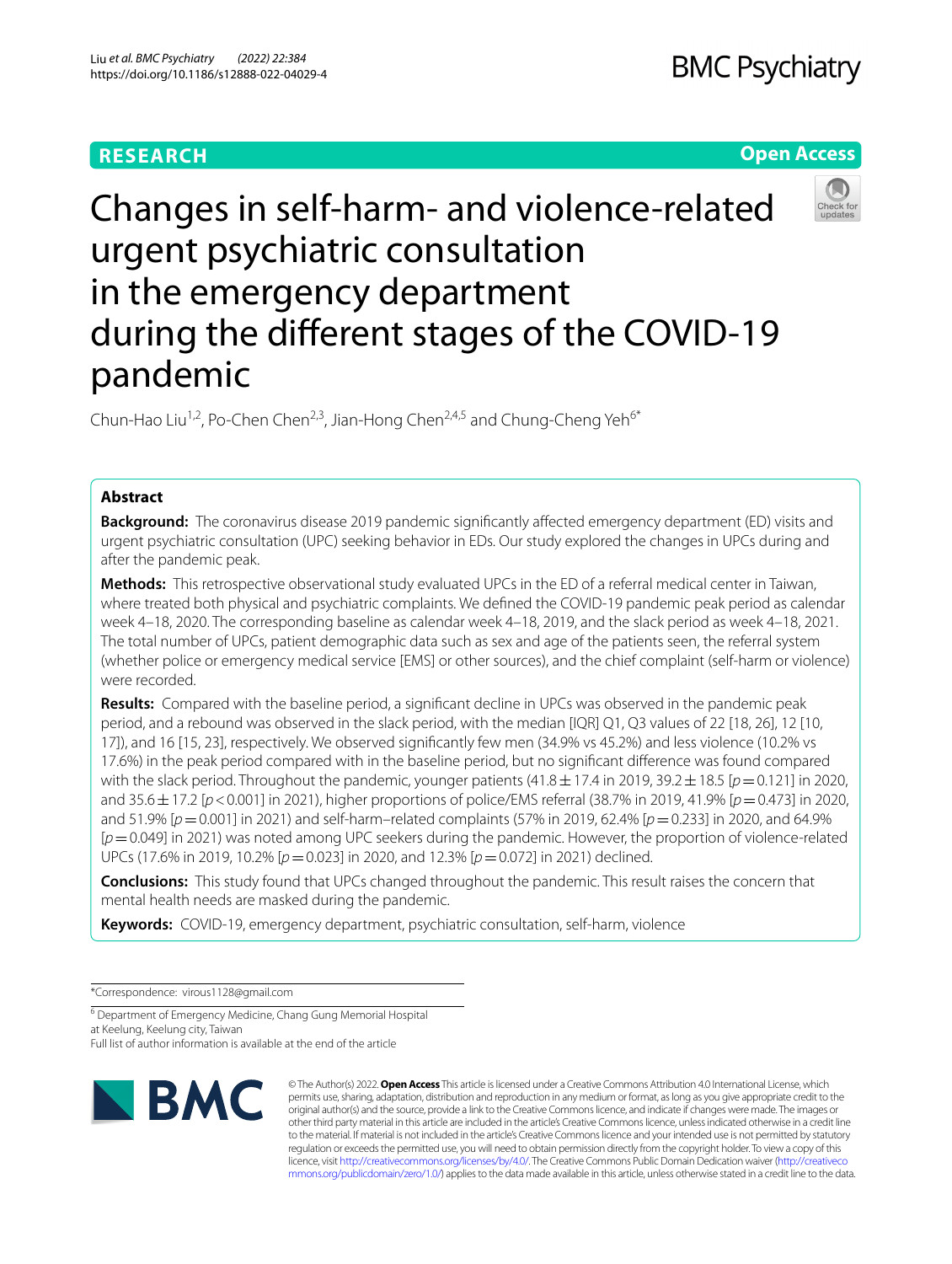#### **Background**

The coronavirus disease 2019 (COVID-19) pandemic prominently changed people's daily lives and healthseeking behaviors. In the United States, daily visits to emergency departments (EDs) of all causes decreased by approximately 50% across different states  $[1]$ . This trend of ED visit reduction during the epidemic was observed in Taiwan in 2003, where the severe acute respiratory syndrome epidemic caused a 51.6% reduction in ED visits [\[2](#page-5-1)]. ED visits decreased signifcantly during the COVID-19 epidemic peak in Taiwan [\[3](#page-5-2)]. Many possible factors might have contributed to decreased ED visits, but one hypothesis is that people would have avoided ED visits because of the fear of being infected by the COVID-19 virus [\[4](#page-5-3)].

The COVID-19 pandemic can affect people's mental health in many aspects. A recent review suggested that this efect is contributed to by psychological, social and populational, and biological factors [[5\]](#page-5-4). However, the fear of COVID-19 may keep people with mental health problems from seeking help from an ED. Studies have revealed an approximately 30% decrease in psychiatric ED visits during the pandemic [\[6](#page-5-5), [7](#page-5-6)]. Furthermore, the characteristics of people visiting psychiatric EDs have changed. Compared with the baseline period of 2018–2019, a high proportion of patients with anxiety disorders, personality disorders, psychosis, and posttraumatic stress disorders visited EDs in 2020, while a decreased proportion of adjustment disorder was noted at the same time [\[7](#page-5-6)]. This phenomenon indicated that people who sought psychiatric consultation in EDs during the COVID-19 peak period may be diferent from those in the pre-COVID-19 era.

In Taiwan, two COVID-19 epidemic peaks occurred locally. The first one was from January 20, 2020, when the frst case of COVID-19 was detected, to June 7, 2020, when local restrictions eased  $[8]$  $[8]$ . The second epidemic peak was from May 19, 2021, to July 26, 2021, and was a national level-3 epidemic [\[8](#page-5-7)]. However, unlike in most other countries, a slack period occurred between the two peaks, when people in Taiwan could have relatively normal lives. This feature may help us to know how the pandemic afected patients who visited ED for psychiatric help. The aim of our study was to demonstrate the change in the number of urgent psychiatric consultations (UPCs) during the peak and slack periods of the COVID-19 epidemic and demographic characteristics and suicide/violence-related complaints among people who received UPC in diferent epidemic periods.

#### **Methods**

#### **Study design**

In this retrospective observational study, data of psychiatric consultation were collected from the ED of a referral medical center in Northern Taiwan, where treating both physical and psychiatric complaints. During the pandemic, the ED remained open for psychiatric emergencies for walk-in or police/emergency medical service (EMS) referral patients. The study was approved by the Institutional Review Board of Chang Gung Memorial Hospital (No. 202101591B0).

#### **Defnition of pandemic stages**

We defned calendar week 4–18, 2020 as our study periods of the COVID-19 pandemic as our previous study [\[3\]](#page-5-2). This period began from the frst case of COVID-19 in Taiwan a two weeks spare from the 2021 peak period to avoid overlap [[3](#page-5-2)]. As its counterparts, calendar week 4–18 of 2019 and 2021 were defned as the baseline and slack periods, respectively.

#### **Data collection**

All UPCs initiated by ED physicians during the study period were recorded. All the patients of UPCs were attended by resident psychiatrists who made the consultation notes. Furthermore, the total number of UPCs, demographic data of patients, referral source (through police/ EMS or not), and presentation of self-harm or violence as the chief complaint were obtained from medical records. We included nonsuicidal self-injury, suicide ideation, and suicide attempt in the "self-harm" category because it was difficult to differentiate these chief complaints in the ED. Similarly, we included interpersonal violence and aggression toward objects in the "violence" category. Medical records encrypted in the electrical administration system due to legal reasons or other causes were excluded.

#### **Statistical analysis**

To reduce the efect of extreme values, we used the median (interquartile range, IQR) to present ED visit and UPCs in each week. After testing normality by using the Shapiro–Wilk test, each week's ED visits and UPCs were compared with the corresponding data in the baseline period by using the Mann–Whitney test. Each factor of the UPC is presented using number and percentage. All the data of the peak (2020) and slack (2021) periods were compared with those of the baseline period (2019). In the same period, the gender diference and the demographic data of patients who sought UPCs with and without selfharm or violence were compared. The Pearson chi-square test was used to analyze categorical variables such as sex and police/EMS referrals, and the independent t-test was used for analyzing continuous variables such as age. We defned statistical signifcance as two-tailed *p*<0.05.

# **Results**

During the study period (week 4–18) of each year, total 324 UPCs were recorded in 2019 (baseline period), which then decreased to 190 UPCs in 2020 (peak period) and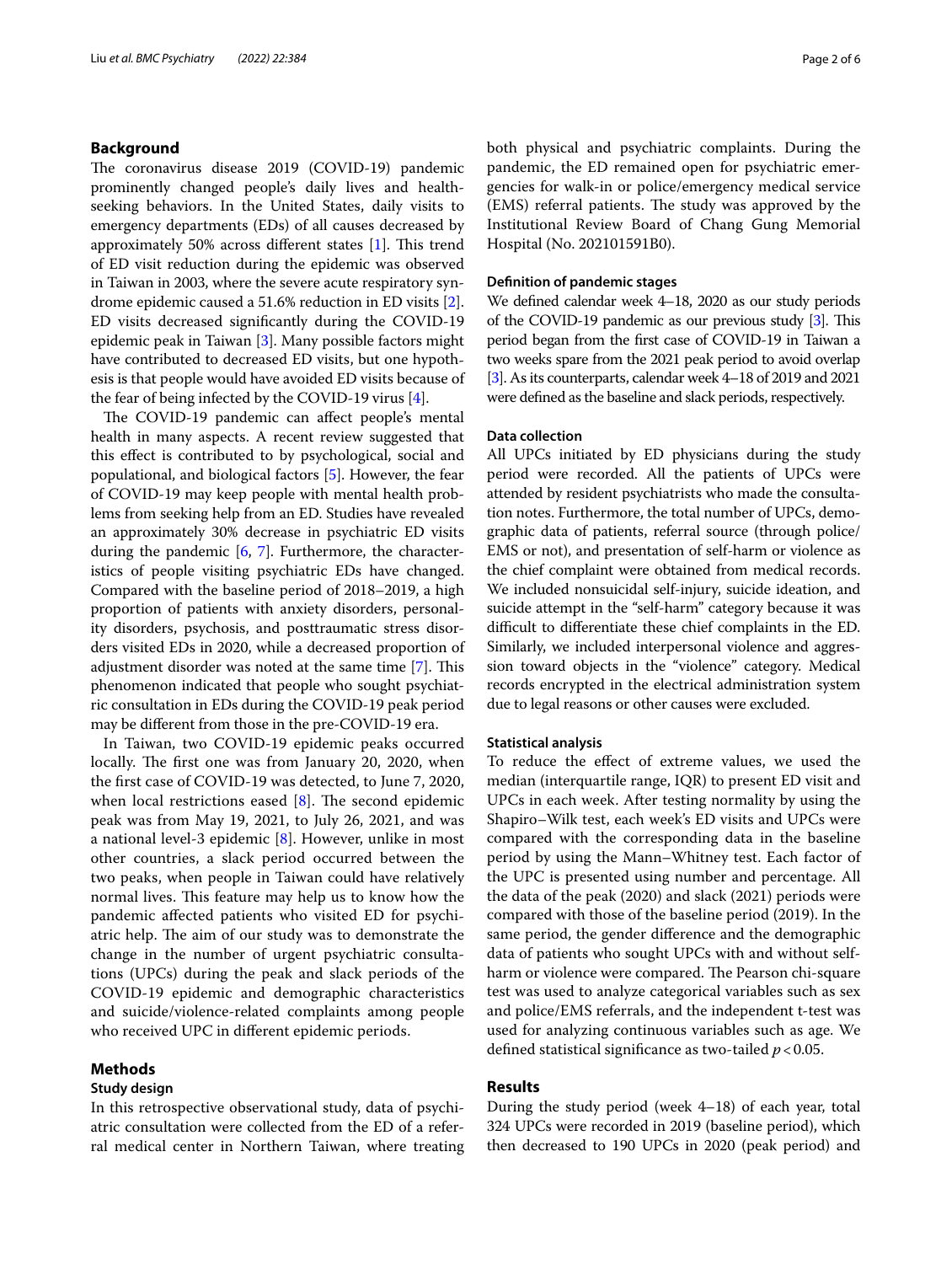rebounded to 271 in 2021 (slack period). In the medical records, one, three, and three records were missing in 2019, 2020, and 2021, respectively, and one medical record in 2020 was encrypted. In total 323 (22 [18, 26] per week presented as median [IQR]), 186 (12 [10, 17] per week), and 268 (16 [15, 23] per week) UPCs were enrolled in our study in 2019, 2020, and 2021, respectively (Table [1\)](#page-2-0). Most patients who sought UPC already had a recordable previous psychiatric history, while the number and percentage were 240 (74.3%), 129 (69.4%), and 145 (78%) in 2019, 2020, and 2021, respectively. For reference, the median (IQR) of the total ED visits of each week, that is, 3319 [3207, 3422], 2007 [1794, 2455], and 2573 [2484, 2700] were recorded in 2019, 2020, and 2021, respectively.

#### **Demographic data of patients who received a UPC**

In 2019, 45.2% of the UPCs were by men, which decreased to 34.9%  $(p=0.024)$  in 2020 (peak period) and rebounded to 41%  $(p=0.310)$  in 2021 (slack period; Table [2\)](#page-2-1). During the pandemic, we found younger patients visited ED for UPCs compared to baseline. The average ages (mean  $\pm$  standard deviation) of these patients in 2019, 2020, and 2021 were  $41.8 \pm 17.4$  (from 12 to 100),  $39.2 \pm 18.5$  (from 4 to 93,  $p = 0.121$ ), and 35.6±17.2 (from 3 to 90, *p* < 0.001), respectively.

Police/EMS referral and risky behaviors.

The percentage of police/EMS referral increased after the pandemic, with 38.7% in 2019, 41.9% in 2020  $(p=0.473)$ , and 51.9% in 2021  $(p=0.001;$  Table [2\)](#page-2-1). The proportion of patients who sought UPCs due to self-harm

<span id="page-2-0"></span>**Table 1** Comparison of the weekly ED visits and UPCs (presented by median [IQR]) during the diferent pandemic stages

|              | UPC per week                                                      |  |  |  |
|--------------|-------------------------------------------------------------------|--|--|--|
|              | 2019 (baseline) 3319 [3207, 3422] Reference 22 [18, 26] Reference |  |  |  |
| 2020 (peak)  | 2007 [1794, 2455] $p < 0.001$ 12 [10, 17] $p = 0.001$             |  |  |  |
| 2021 (slack) | 2573 [2484, 2700] $p < 0.001$ 16 [15, 23] $p = 0.088$             |  |  |  |

showed increasing during the pandemic, with 57% in 2019, 62.4% in 2020 ( $p=0.233$ ), and 64.9% in 2021 ( $p=0.049$ ). However, for violence case, it was 17.6% in 2019, 10.2% in 2020 (*p*=0.023), and 12.3% in 2021 (*p*=0.072).

## **Change in the demographic data of UPCs due to self‑harm or violence during the pandemic**

Among patients who sought UPCs due to self-harm, the proportion of men was signifcantly low (27.6%,  $p = 0.016$ ) in the peak period, but not in the slack period  $(36.2\%, p=0.323)$ , compared with the baseline  $(41.3\%;$ Table [3](#page-3-0)). Conversely, among patients who sought UPCs due to violence, the proportion of men was high during the baseline, peak, and slack periods of the pandemic (57.9%, 73.7%, and 72.7%, respectively), but without statistical significance. Younger patients (aged  $40 \pm 17$ ,  $36.4 \pm 17.2$ , and  $33.5 \pm 16.5$  years) and higher proportion of police/EMS referral (40.8%, 42.2%, and 56.3%) was observed throughout the pandemic, with signifcance in the slack period. However, this phenomenon was not observed in the violence group (Table [4\)](#page-3-1).

#### **Gender diference on the UPC patterns**

We found there was some signifcant diferences between male and female on the pattern of UPCs during the pandemic. For male patients, there was a signifcantly higher proportion of police/EMS referral (for male and female, 45.2% vs 33.3%, 56.9% vs 33.9%, 60% vs 46.2% in 2019, 2020, and 2021 respectively) and violence (22.6% vs 13.6%, 21.5% vs 4.1%, and 21.8% vs 5.7%; Table [5](#page-3-2)). For female, there was a higher proportion of self-harm behavior (52.1% vs 61%, 49.2% vs 69.4%, and 57.3% vs 70.2%), with signifcance in 2020 and 2021. There were significant younger female patients sought UPCs (age  $39.9 \pm 17.5$  years for male and  $32.7 \pm 16.4$  for female,  $p = 0.001$ ) during the slack period.

# **Discussion**

In our study, we found a signifcant reduction in the total ED visits and UPCs during the peak period of the local epidemic, followed by a rebound during the

<span id="page-2-1"></span>**Table 2** Demographic data, referral source, and self-harm or violence-related behaviors of patients who opted for an UPC during the diferent pandemic stages

|                     | 2019 (baseline) | 2020 (peak)     |             | 2021 (slack)    |             |  |
|---------------------|-----------------|-----------------|-------------|-----------------|-------------|--|
|                     | $n = 323$       | $n = 186$       |             | $n = 268$       |             |  |
| Sex (Male)          | 146 (45.2%)     | 65 (34.9%)      | $p = 0.024$ | 110 (41%)       | $p = 0.310$ |  |
| Age (mean $\pm$ SD) | $41.8 \pm 17.4$ | $39.2 \pm 18.5$ | $p = 0.121$ | $35.6 \pm 17.2$ | p < 0.001   |  |
| Police/EMS          | 125 (38.7%)     | 78 (41.9%)      | $p = 0.473$ | 139 (51.9%)     | $p = 0.001$ |  |
| Self-harm           | 184 (57%)       | 116 (62.4%)     | $p = 0.233$ | 174 (64.9%)     | $p = 0.049$ |  |
| Violence            | 57 (17.6%)      | 19 (10.2%)      | $p = 0.023$ | 33 (12.3%)      | $p = 0.072$ |  |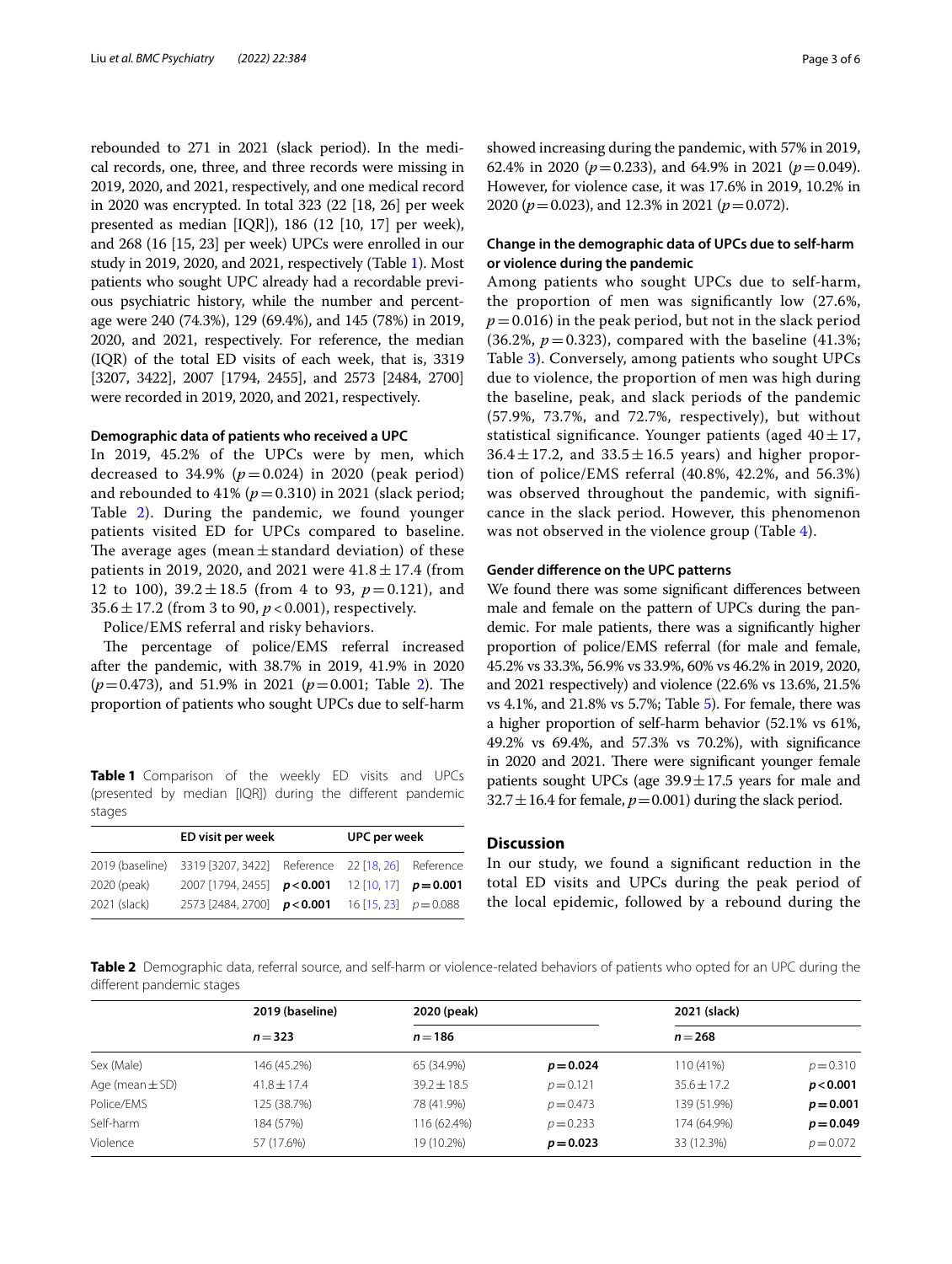<span id="page-3-0"></span>

|  |  |  |  | <b>Table 3</b> Demographic data of patients who opted for an UPC due to self-harm-related behaviors |  |
|--|--|--|--|-----------------------------------------------------------------------------------------------------|--|
|--|--|--|--|-----------------------------------------------------------------------------------------------------|--|

|            | 2019 (baseline)           |                         |             | 2020 (peak)              |                               |             | 2021 (slack)             |                            |             |
|------------|---------------------------|-------------------------|-------------|--------------------------|-------------------------------|-------------|--------------------------|----------------------------|-------------|
|            | No self-harm<br>$n = 139$ | Self-harm<br>$n = 184$  | P value     | No self-harm<br>$n = 70$ | Self-harm<br>$n = 116$        | P value     | No self-harm<br>$n = 94$ | Self-harm<br>$n = 174$     | P value     |
| Sex (male) | 70 (50.4%)                | 76 (41.3%)<br>Reference | $P = 0.105$ | 33 (47.1%)               | 32 (27.6%)<br>$P = 0.016$     | $P = 0.007$ | 47 (50%)                 | 63 (36.2%)<br>$P = 0.323$  | $P = 0.028$ |
| Age        | $44.2 + 17.8$             | $40 + 17$<br>Reference  | $p = 0.034$ | $43.9 + 19.8$            | $36.4 \pm 17.2$<br>$P = 0.08$ | $P = 0.008$ | $39.7 + 17.9$            | $33.5 + 16.5$<br>P < 0.001 | $P = 0.005$ |
| Police/EMS | 91 (64.7%)                | 75 (40.8%)<br>Reference | $P = 0.027$ | 29 (41.4%)               | 49 (42.2%)<br>$P = 0.800$     | $P = 0.913$ | 41 (43.6%)               | 98 (56.3%)<br>$P = 0.003$  | $P = 0.047$ |

<span id="page-3-1"></span>**Table 4** Demographic data of patients who opted for an UPC due to violence-related behaviors

|            | 2019 (baseline)          |                              |             | 2020 (peak)              |                              |             | 2021 (slack)                    |                              |             |
|------------|--------------------------|------------------------------|-------------|--------------------------|------------------------------|-------------|---------------------------------|------------------------------|-------------|
|            | No violence<br>$n = 266$ | Violence<br>$n = 57$         | P value     | No violence<br>$n = 167$ | Violence<br>$n=19$           | P value     | <b>No Violence</b><br>$n = 235$ | Violence<br>$n = 33$         | P value     |
| Sex (male) | 113 (42.5%)              | 33 (57.9%)<br>Reference      | $P = 0.034$ | 51 (30.5%)               | 14 (73.7%)<br>$P = 0.220$    | P < 0.001   | 86 (36.6%)                      | 24 (72.7%)<br>$P = 0.159$    | P < 0.001   |
| Age        | $41.9 + 17.5$            | $41.4 \pm 17.1$<br>Reference | $p = 0.858$ | $38.3 \pm 18.2$          | $47.8 + 19.5$<br>$P = 0.176$ | $P = 0.032$ | $35.4 + 17.2$                   | $37.5 + 17.9$<br>$P = 0.301$ | $P = 0.519$ |
| Police/EMS | 93 (35%)                 | 32 (56.1%)<br>Reference      | $P = 0.003$ | 66 (39.5%)               | 12 (63.2%)<br>$P = 0.592$    | $P = 0.048$ | 115 (48.9%)                     | 24 (72.7%)<br>$P = 0.118$    | $P = 0.01$  |

<span id="page-3-2"></span>**Table 5** The UPC patterns between male and female

|                      | Age             | <b>Police/EMS</b> | Self-harm   | Violence   |
|----------------------|-----------------|-------------------|-------------|------------|
| 2019 (baseline)      |                 |                   |             |            |
| Male $(n = 146)$     | $41.9 \pm 17.1$ | 66 (45.2%)        | 76 (52.1%)  | 33 (22.6%) |
| Female $(n=177)$     | $41.7 + 17.9$   | 59 (33.3%)        | 108 (61%)   | 24 (13.6%) |
| <i>p</i> -value      | 0.918           | 0.029             | 0.105       | 0.034      |
| 2020 (peak)          |                 |                   |             |            |
| Male $(n=65)$        | $41.8 \pm 17.7$ | 37 (56.9%)        | 32 (49.2%)  | 14 (21.5%) |
| Female $(n=121)$     | $37.9 + 18.9$   | 41 (33.9%)        | 84 (69.4%)  | $5(4.1\%)$ |
| $p$ -value           | 0.174           | 0.002             | 0.007       | < 0.001    |
| 2021 (slack)         |                 |                   |             |            |
| Male $(n = 110)$     | 39.9±17.5       | 66 (60%)          | 63 (57.3%)  | 24 (21.8%) |
| Female ( $n = 158$ ) | $32.7 + 16.4$   | 73 (46.2%)        | 111 (70.2%) | 9(5.7%)    |
| <i>p</i> -value      | 0.001           | 0.026             | 0.028       | < 0.001    |

slack period. Patients who needed UPCs were mostly women, and few patients has chief complaints of violence-related events during the peak period. Moreover, the proportions of young patients, patients referred by police or EMS, and patients who sought UPCs for self-harm were high among those who sought UPCs throughout the pandemic, and these signifcantly increased in the slack period.

The effect of COVID-19 on suicidal behavior is crucial in establishing mental health policies and psychiatric care, particularly for policies on self-harm and suicide. A recent meta-analysis revealed that the event rates of suicide ideation, suicide attempt, and self-harm behavior were 10.81%, 4.68%, and 9.63%, respectively, during the COVID-19 pandemic. [[9\]](#page-5-14) In a meta-analysis article in the pre-pandemic era, suicide ideation was 5.8% for 1-year prevalence [\[10](#page-5-10)], while another review article found the pooled 1-year prevalence for suicide ideation and suicide attempt were 3.62% and 0.57% in the Europe. [[11\]](#page-5-15) A cross sectional study in England revealed that life-time prevalence of non-suicidal self-injury was 2.4% in 2000, then it rose to 6.4% in 2014. [\[12](#page-5-16)] Despite these studies cannot be compared directly because of diferent design and population, it still indicated that suicide ideation, suicide attempt, and self-harm behavior were higher during the pandemic.

The relationship between COVID-19 pandemic and suicidal behavior is complex. A review article summarized possible factors contributed to suicide during the pandemic, including social isolation, panic, uncertainty, unemployment, and immune-mediated mechanism such as the increasing of proinfammatory cytokines due to COVID-19. [\[13](#page-5-17)] Knowing how the pandemic afect suicidal behavior can provide us a biopsychosocial model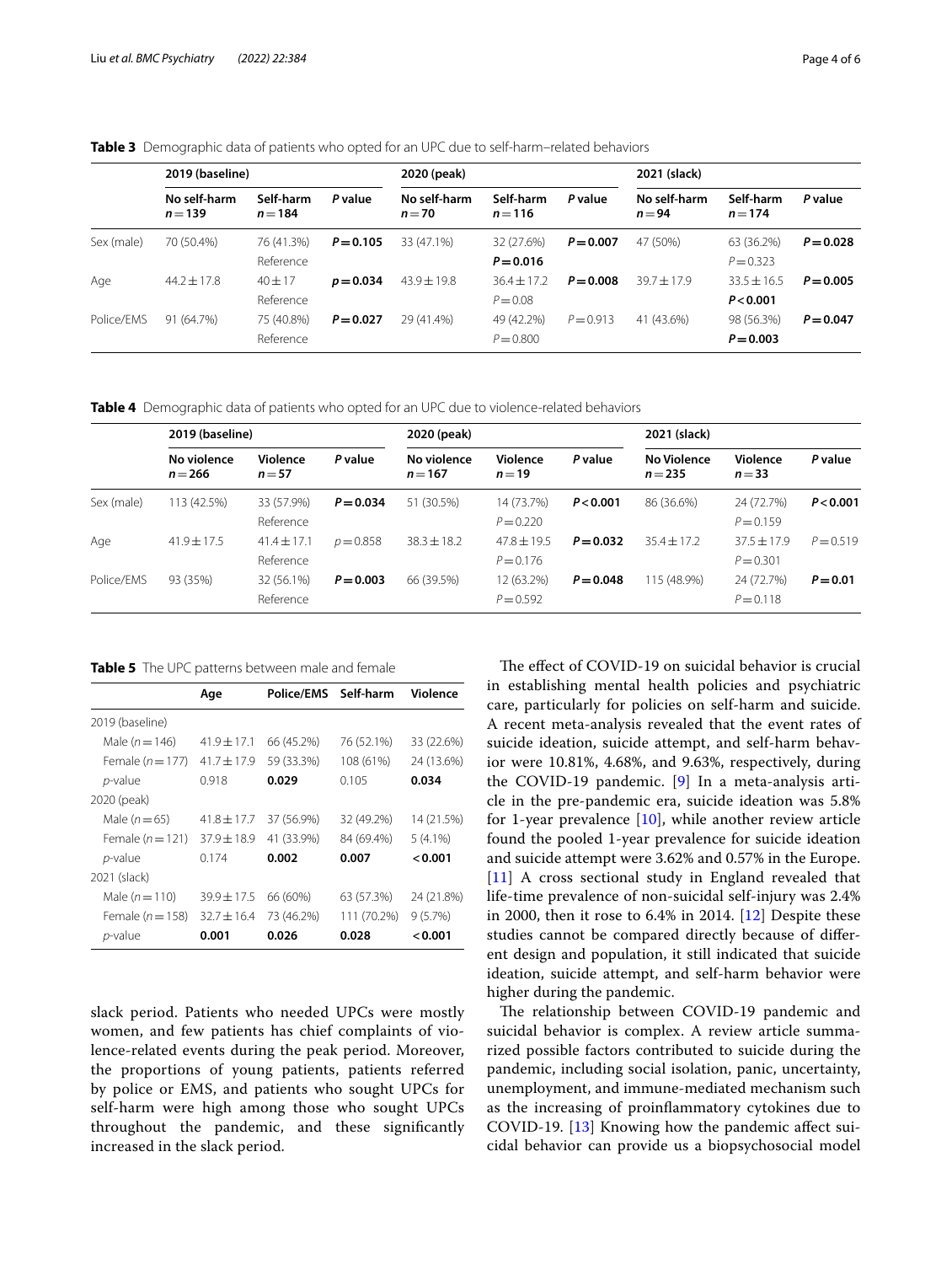to approach the complex nature of suicide. However, some studies have reported diferent results. Data from Israel and Denmark showed no signifcant change in the proportion of self-harm–related disorder in psychiatric visits during the pandemic [\[7](#page-5-6), [14](#page-5-18)], while other studies showed a decreasing suicide rate during the pandemic, especially in early stage  $[15, 16]$  $[15, 16]$  $[15, 16]$  $[15, 16]$ . This controversial result means the efect of the pandemic on suicidal behavior may be inconsistent among countries and need further investigation. Although the total number of self-harm–related ED visits was lower during the pandemic than before the pandemic, our study revealed an increasing proportion of patients with self-harm–related chief complaints in EDs and UPCs after the COVID-19 pandemic. This delay may have resulted from the fear of being infected by the virus, leading to avoidance of medical help–seeking behavior. Our result suggests that self-harm behavior may have been masked during the pandemic and became a crucial mental health concern after the pandemic subsided.

Among patients with behavioral problems related to self-harm, the proportions of patients who were younger and referred by police/EMS were high during the pandemic, and the proportion of female patients increased during the epidemic peak period. Women and younger age were frequently identifed as a risk factor of mental distress during the pandemic [\[17,](#page-5-11) [18](#page-5-8)]. Furthermore, another survey revealed the prevalence of more female patients than male patients among young patients who visited EDs for suicide-related behaviors during the pandemic [[19](#page-5-20)]. A US national surveillance of persons aged 12–25 years revealed a decrease in ED visits at the beginning of the pandemic, followed by an increase, particularly among women  $[20]$  $[20]$  $[20]$ . This phenomenon may have resulted from psychosocial factors, such as fnancial crisis, unemployment, or stress from family members, afecting young women, which might have led to self-harm behaviors during the pandemic. A national surveillance showed that 10.7% responders had severe suicide ideation in the past month, and the phenomenon was signifcantly more prominent in female patients, minority population, unpaid caregivers, and essential workers [[21\]](#page-5-22). Furthermore, unemployment during the pandemic may be related to an increased suicide rate [[22](#page-5-23)]. Although no clear evidence is available to determine psychosocial factors directly contributing to their distress, younger people and women may be the most vulnerable with low fnancial support during the pandemic because of the social disadvantage.

Most studies on ED visits for violence have focused on intimate partner violence (IPV) during the pandemic. IPV has multiple aspects, namely individual, relationship, and societal factors, whereas social isolation, economic crisis, and government service unavailability due to the pandemic may exacerbate the risk [\[23](#page-5-13)]. During the pandemic, a 24/7 close interaction with a partner with a violence tendency may precipitate the risk. Studies on the change of the domestic violence rate during the pandemic reported controversial results.  $[24-26]$  $[24-26]$  $[24-26]$ . This different may related to different countries and diferent methodology. Although we do not identify the violence type in the UPC, a signifcant decline was observed during the pandemic. A Canadian study found that ED visits related to sexual assault and domestic violence declined during the pandemic [[27](#page-5-25)]. Similarly, a large-scale survey in the U.S. revealed a reduced number of ED visit due to IPV during the pandemic [\[28](#page-5-26)]. Our fndings may be due a decreased violence rate, but it may also indicate that victims were not seeking medical help during the pandemic.

This study had several limitations. First, the data were obtained from a single medical center, and therefore, the results cannot be generalized. Although the study site is the only referral center for nearby two counties and two cities (the demographic data of the coverage area see supplementary table 1) and therefore is representative, multicenter or population-based studies are necessary in future to confrm our preliminary fndings. Second, we did not include data of years earlier than 2019 as baseline, and therefore, some bias may have occurred based on diference between years. More data from preceding years is needed to understand the trend of UPCs. Third, our study did not explore data regarding UPCs in detail, and therefore, the cause and nature of the self-harm or violence behavior or the fnal diagnosis cannot be determined.

#### **Conclusion**

Our study revealed that the proportion of young patients, patients seeking help for self-harm–related behavior, and patients with police/EMS referral were high throughout the pandemic and increased further during the slack period. This may raise the concern that mental health care needs are masked, particularly selfharm or violence, during the pandemic peak period.

#### **Supplementary Information**

The online version contains supplementary material available at [https://doi.](https://doi.org/10.1186/s12888-022-04029-4) [org/10.1186/s12888-022-04029-4](https://doi.org/10.1186/s12888-022-04029-4).

**Additional fle 1: Supplementary Table 1.** The demographic data of the nearby counties and cities at the end of 2010. **Supplementary Table 2.** The type of self-harm behaviors before and during the pandemic. **Supple‑ mentary Table 3.** The type of violence before and during the pandemic. **Additional fle 2.**

#### **Acknowledgements**

This manuscript was edited by Wallace Academic Editing.